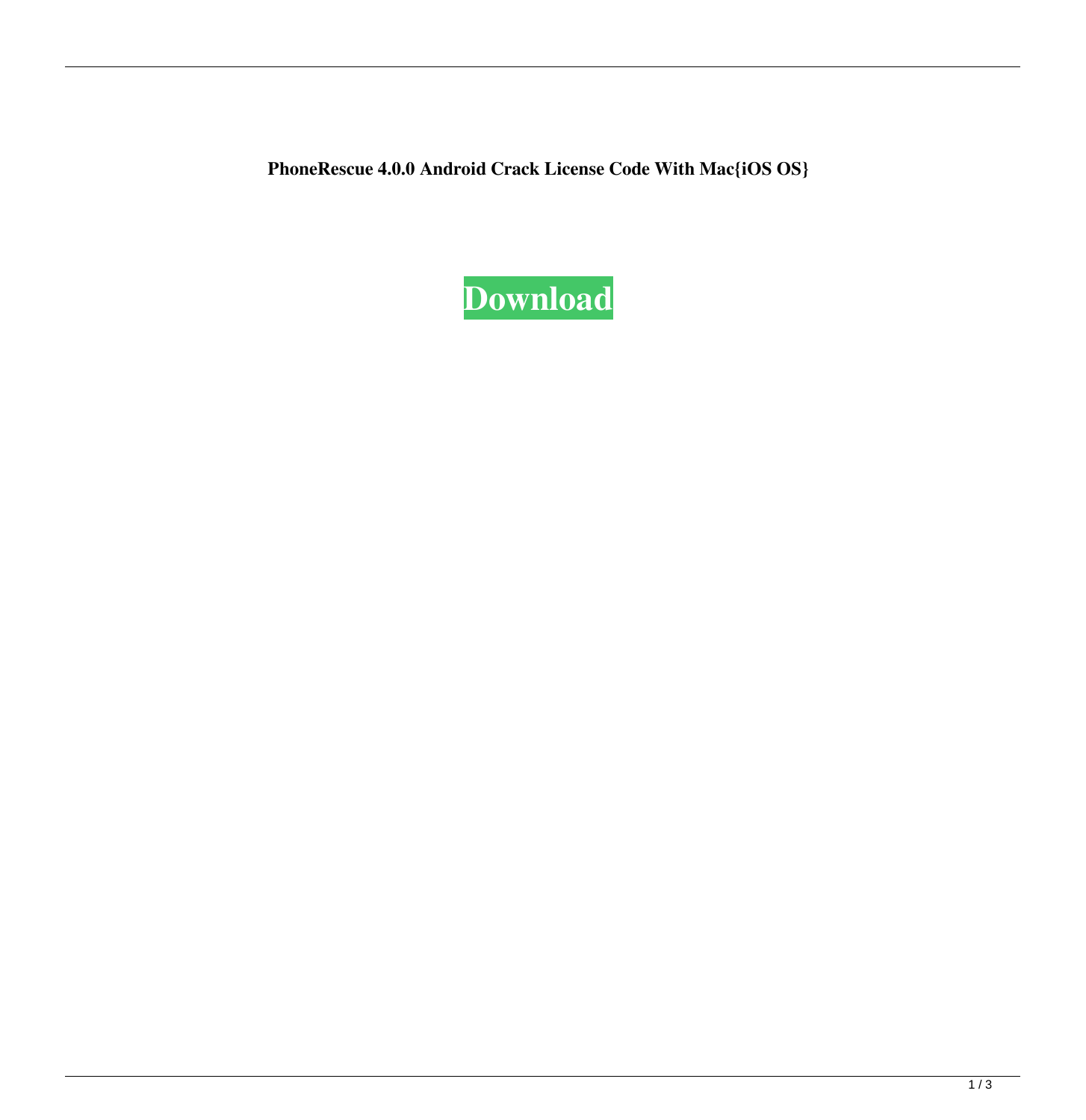Apr 19, 2565 BE PhoneRescue 4 Crack with full activation code works on both Android and iOS platforms. Because of its easy to use interface and offers . Apr 20, 2565 BE PhoneRescue 4 Cracked Apk is a software, which recovers all lost and deleted data from both the iOS and Android devices. The user can easily restore all his information . Apr 24, 2565 BE PhoneRescue 3.7.0 Crack is a tool to restore all information lost on the iOS and Android devices. The user can easily retrieve all his information by using it . Apr 24, 2565 BE PhoneRescue 4.0.0 Crack is a software that restores all lost information from iOS and Android devices. PhoneRescue Crack offers multiple data backup options which helps the . PhoneRescue Crack iPhone, iPod, iPad software is a very efficient and very friendly tool that helps in the data recovering process. This software is a very special tool that gives a lot of benefits to the users. This tool has a very special feature that is a feature called snapshot. This feature will allow you to save all the important and valuable information in the form of snapshot . Apr 23, 2565 BE It is an extremely important tool to recover all lost data from your iPhone, iPad and iPod. The user can recover all lost data with this software . Apr 19, 2565 BE PhoneRescue 3.7.0 Crack Mac is a new software. It is available in the market as a very popular tool. It offers many tools to recover all lost data from the device. It is very beneficial and has very very great features. Apr 17, 2565 BE PhoneRescue 4.0.0 Crack Mac is a very powerful tool that helps you in recovering all lost and deleted data from iOS devices. The user can recover all important data with it. Apr 16, 2565 BE PhoneRescue 4.0.0 Crack Mac is a very useful tool. The user can easily restore all lost data in the device. This tool is very helpful to recover all your lost files. Apr 16, 2565 BE This is a very popular and useful tool that helps you in recovering all lost data from iPhone, iPad, and iPod devices. This is a very unique tool that helps you in restoring your lost data from your all devices like iOS